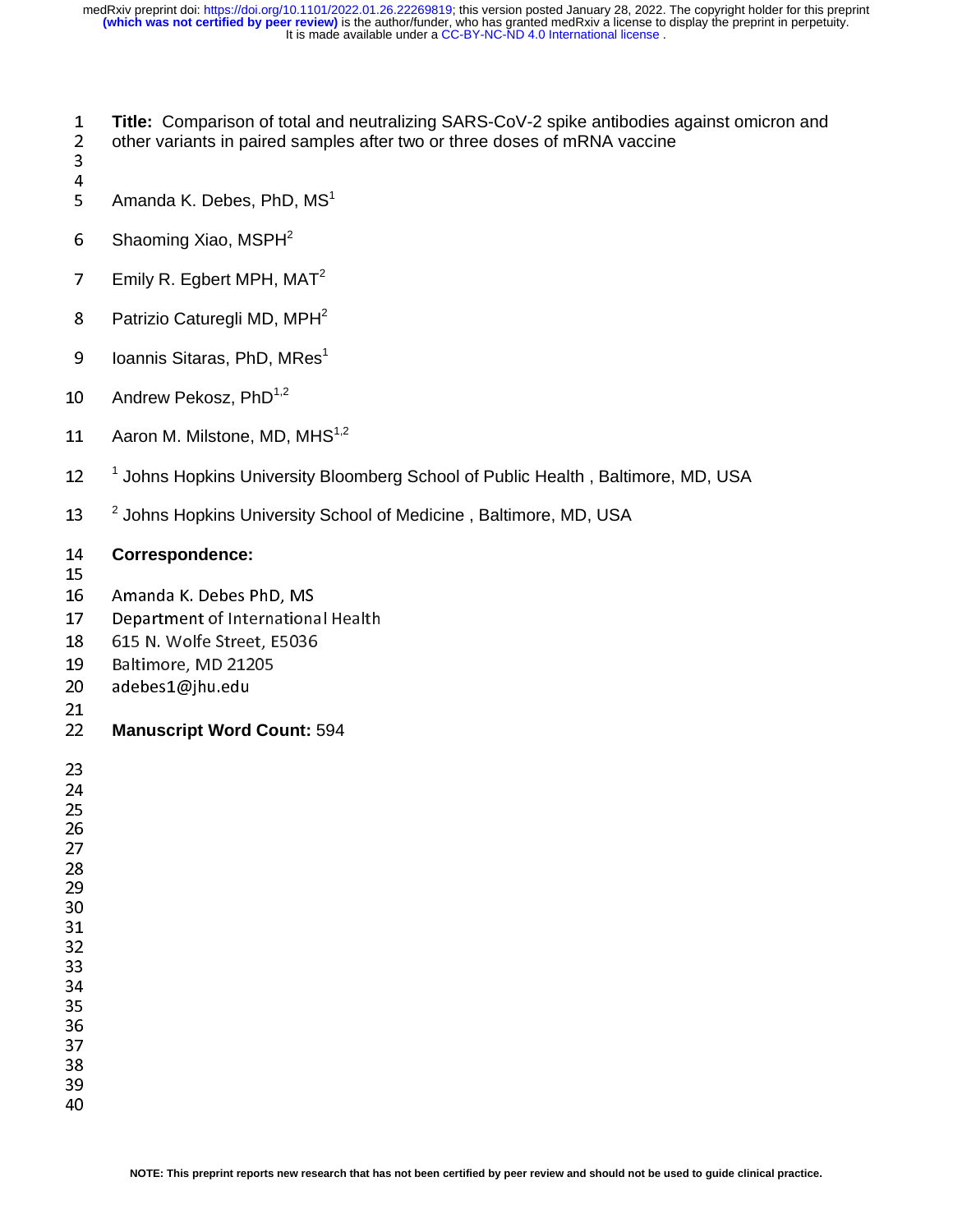## <sup>41</sup>**Abstract**

<sup>42</sup>Recognizing that anti-SARS-CoV-2 antibody levels wane over time following the 2-dose <sup>43</sup>SARS-CoV-2 mRNA series, the FDA approved a booster dose for people greater than 12 years 44 old. Limited data exist on whether a booster dose of the mRNA vaccine results in greater <sup>45</sup>antibody protection than the primary series. We examined total and neutralizing antibodies to <sup>46</sup>the spike protein of SARS-CoV-2, and neutralizing antibodies against Washington-1 (WA-1) and 47 variants of concern (VOCs) including Beta, Delta and Omicron in a longitudinal cohort. <sup>48</sup>Healthcare workers (HWs) were included in the analysis if serum was collected 1) within 14-44 49 days post-dose2 of an mRNA SARS-CoV-2 vaccine (Timepoint 1, TP1), or 2) at least 8 months 50 post-dose2 (Timepoint 2, TP2), or 3) within 14-44 days following mRNA booster (Timepoint 3, 51 TP3). HWs with prior covid-positive PCR were excluded. We found that there is little to no 52 neutralizing capability following a 2-dose mRNA vaccine series against the omicron variant, and 53 Fineutralizing capacity to any variant strain tested has been lost by 8-months post two-dose 54 vaccination series. However, the mRNA booster series eliminates the immune escape observed 55 by the omicron variant with the two-dose series. Neutralizing titers were significantly higher for 56 all variants post-boost compared to the titers post two-dose series. The longitudinal nature of 57 our cohort facilitated the analysis of paired samples pre and post boost, showing a greater than 58 15-fold increase in neutralization against omicron post-boost in these paired samples. An mRNA 59 booster dose provides greater quantity and quality of antibodies compared to a two-dose 60 regimen and is critical to provide any protection against the omicron variant. 61

- 62
- 63
- 64
- 65
- 66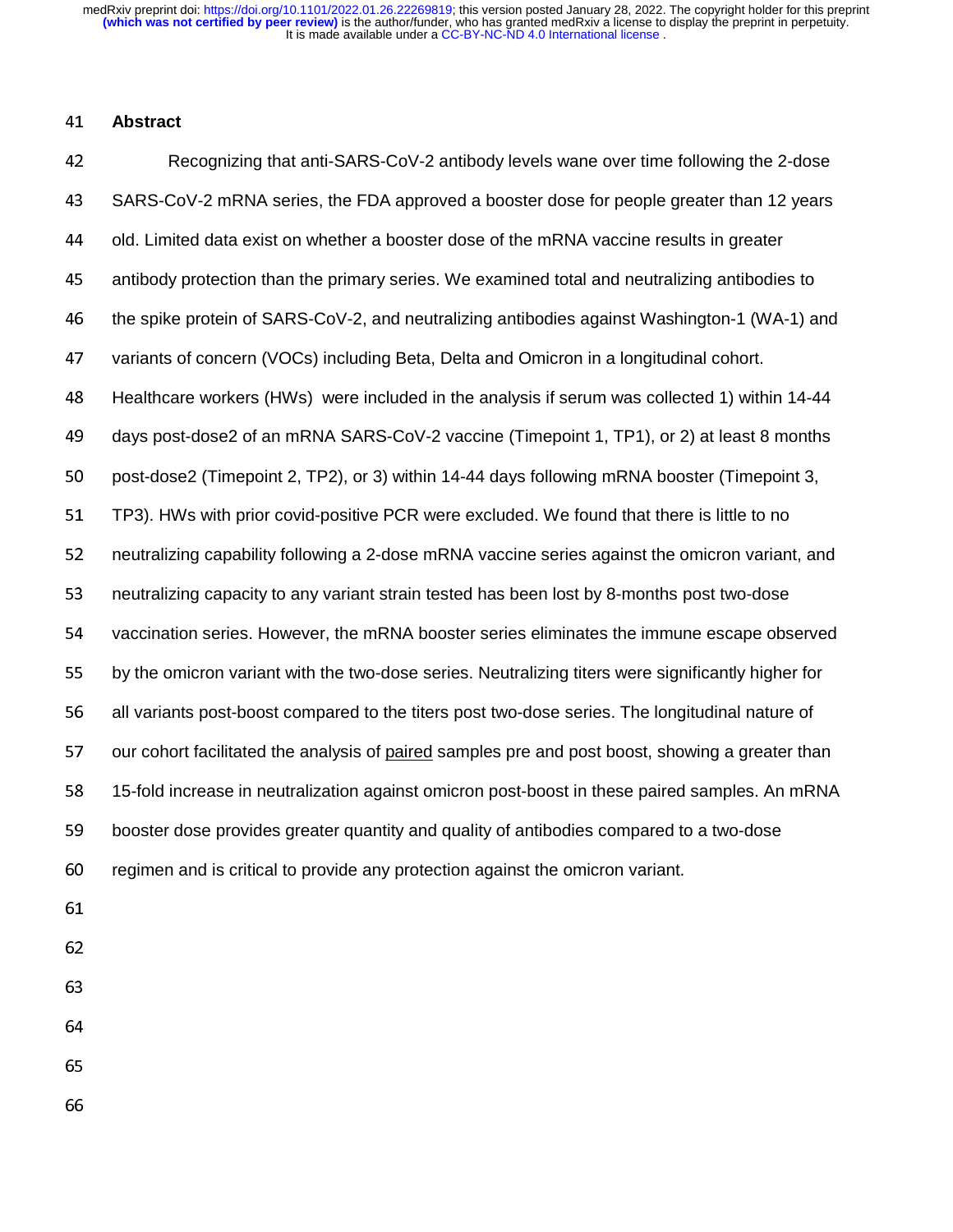## <sup>67</sup>**Introduction**

68 SARS-CoV-2 antibody levels wane following two-dose mRNA vaccination and infection.<sup>1</sup> <sup>69</sup>mRNA booster doses are available and protect against hospitalization and death, but booster 70 uptake remains low.<sup>2</sup> Our objective was to compare total and neutralizing SARS-CoV-2 spike 71 antibodies against against Washington-1 (WA-1) and variants of concern (VOC) in a longitudinal 72 cohort.

## <sup>73</sup>**Methods**

74 Healthcare workers (HWs) were consented into a seroprevalence cohort beginning June  $2020$  and followed through November 2021.<sup>1</sup> HWs provided serum samples longitudinally and 76 were included in this analysis if serum was collected 1) within 14-44 days post-dose2 of an 77 mRNA SARS-CoV-2 vaccine (Timepoint 1, TP1), or 2) at least 8 months post-dose2 (Timepoint <sup>78</sup>2, TP2), or 3) within 14-44 days following mRNA booster (Timepoint 3, TP3). HWs with prior 79 covid-positive PCR were excluded. To determine if the increase in magnitude of antibody 80 response to the mRNA vaccine strain, as measured by enzyme-linked immunosorbent assay <sup>81</sup>(ELISA) [Euroimmun], led to an increased recognition of VOCs, neutralizing antibody titer (NT) 82 assays were performed against the vaccine strain (WA-1) and the Beta, Delta and Omicron 83 variants as previously described.<sup>1,3</sup> For NT assays, 45 HWs were selected, prioritizing paired 84 samples from TP1 and TP3, and others were selected at random.

85 Wilcoxon rank sum test was used for unpaired analyses, and Wilcoxon signed rank test 86 and Friedman test for paired analyseis. The Johns Hopkins University Institutional Review 87 Board approved this study. Analyses were performed in R, version 4.1.2.

<sup>88</sup>**Results** 

89 69 Of 3032 HWs originally enrolled in the longitudinal cohort, 1353 contributed serum to at 90 least one of the 3 groups: 507 within in TP1, 879 in TP2, and 273 in TP3. Of these 1353 91 participants, 81% were women, 96% were Non-Hispanic/Latino, and 81% were White. The 92 median (IQR) age of participants was 41.8 (33.8 - 53.3) years.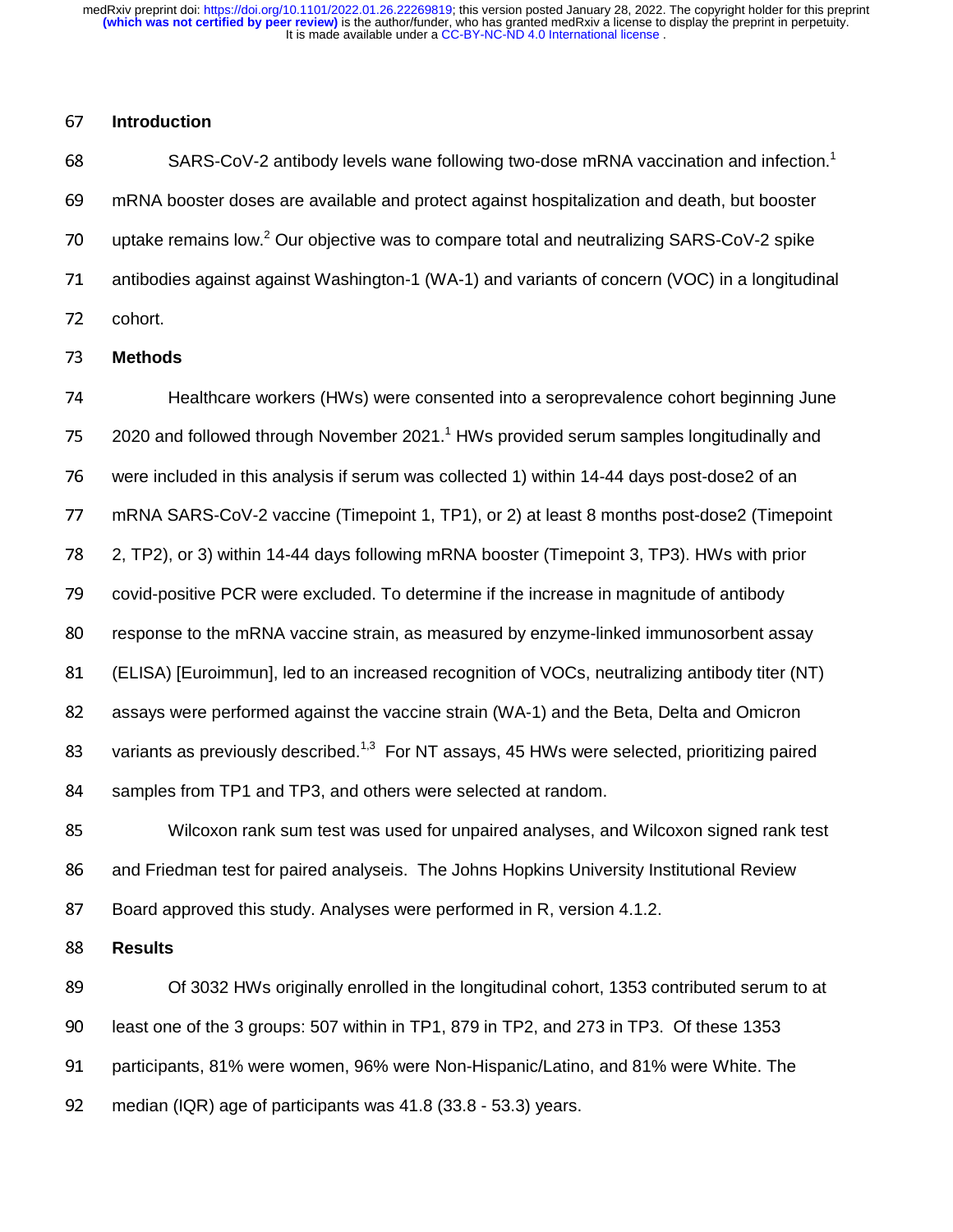93 High levels of antibodies in TP1 waned to lower levels in TP2 and then boosted to much 94 higher levels in TP3. Of the TP3 samples tested, 94% demonstrated spike IgG assay saturation 95 compared to 59% in TP1 (Figure 1). Spike IgG measurements correlated with NT against WA-1. 96 TP1 samples had lower NT activity across VOCs compared to WA-1 (Figure 2). By TP2, there 97 was little NT to Beta and Delta, and none to omicron (titer<20).<sup>4</sup> At TP3, NT activity against all 98 viruses was boosted and the fold reductions between WA-1 and VOCs were less than those 99 observed in TP1 among paired samples.

#### 100<br>101 <sup>101</sup>**Discussion**

102 **After two-dose vaccination, HWs developed high spike IgG and NT to vaccine strains but** 103 significantly lower NT against VOC was evident. By 8-month post-dose-2, all antibody

<sup>104</sup>measures had waned and NT against VOC had dropped to nearly undetectable levels. Boosting

105 proved critical, as NT were significantly higher for all VOC compared to post-dose2 titers,

106 including a >15 fold increase in neutralization against omicron in paired samples.

<sup>107</sup>Limitations include that paired serum was only available post-dose2 and post-boost, and 108 nABs titers were only performed on a small subset. The corresponding antibody trends between 109 serum IgG and NT supports that despite only testing a subset of the participants for virus 110 neutralization, all participants likely had robust broad NT post-boost, findings supported by 111 recently published pre and post-boost studies.<sup>5</sup>

112 This study demonstrates that in paired samples an mRNA vaccine booster produces 113 greater quantity and function of spike antibodies and NT as compared to primary SARS-CoV-2 <sup>114</sup>mRNA immunization and was necessary to restore measurable NT to VOC. The booster dose 115 eliminated the immune escape observed by Omicron following two-dose mRNA immunization. 116 The variable NT to mRNA booster and whether breakthrough omicron infection boosts NT must 117 be investigated to understand durable immunity against future VOC.

118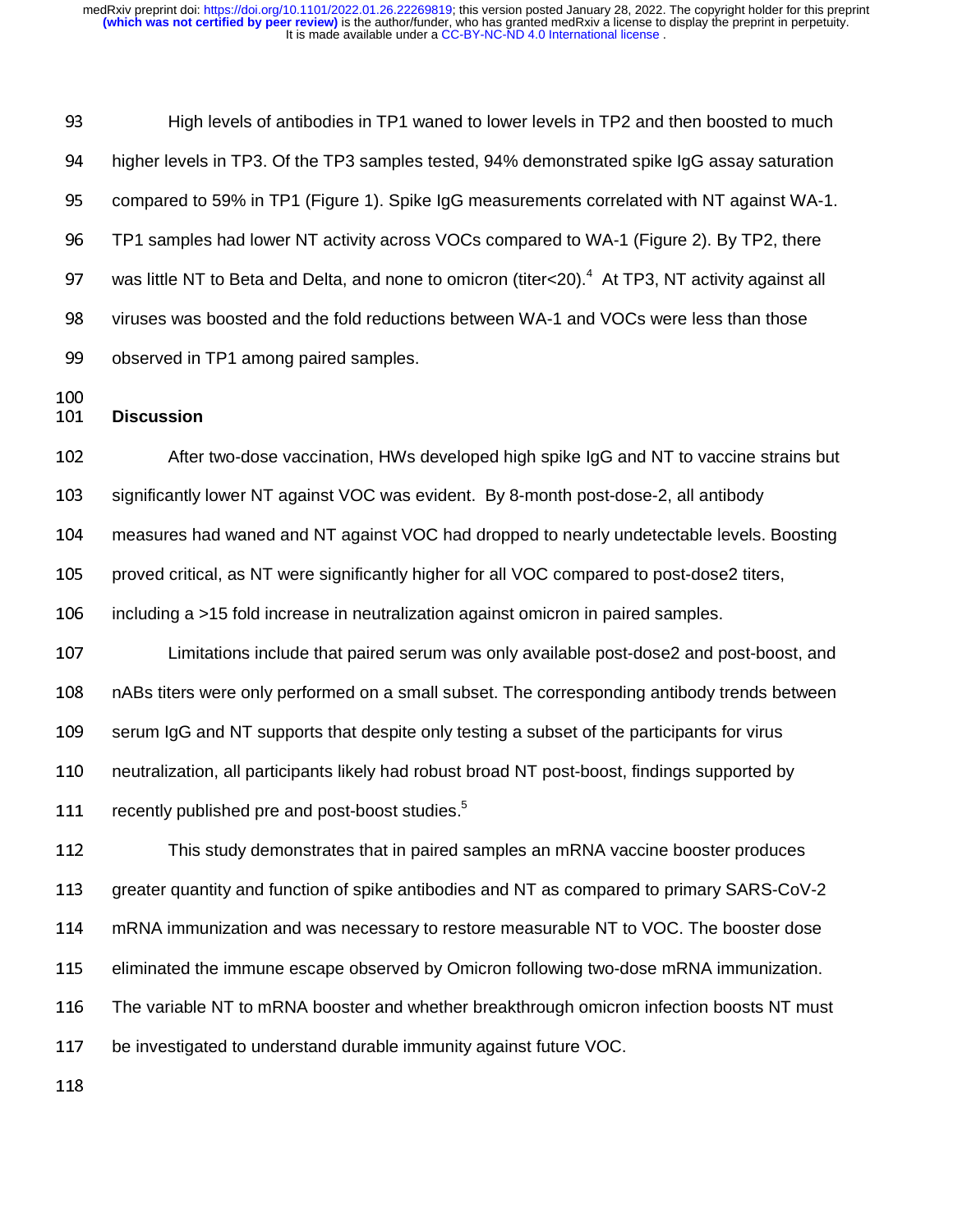| 119        | Acknowledgements: The authors would like to thank members of the Johns Hopkins Hospital                                                                                                      |
|------------|----------------------------------------------------------------------------------------------------------------------------------------------------------------------------------------------|
| 120        | Clinical Immunology Laboratory, Danielle Koontz and Ani Voskertchian of the Johns Hopkins                                                                                                    |
| 121        | Division of Pediatric Infectious Diseases, Elizabeth Colantuoni from the Johns Hopkins                                                                                                       |
| 122        | Bloomberg School of Public Health, and Avinash Gadala from the Johns Hopkins Health                                                                                                          |
| 123        | System. Research reported in this publication was supported in part by the National Institute of                                                                                             |
| 124        | Allergy and Infectious Diseases of the National Institutes of Health (NIH) under award number                                                                                                |
| 125        | K24AI141580 (A.M.), the Johns Hopkins Center of Excellence in Influenza Research and                                                                                                         |
| 126        | Surveillance (NIH/NIAID N2772201400007C AP) and the generosity of the collective community                                                                                                   |
| 127        | of donors to the Johns Hopkins University School of Medicine and the Johns Hopkins Health                                                                                                    |
| 128        | System for Covid-19 research.                                                                                                                                                                |
| 129        |                                                                                                                                                                                              |
| 130        | Conflict of Interest Disclosure: A.M. reports grant support from Merck for work unrelated to                                                                                                 |
| 131        | this study. Other authors report no conflicts.                                                                                                                                               |
| 132        |                                                                                                                                                                                              |
| 133        |                                                                                                                                                                                              |
| 134        |                                                                                                                                                                                              |
| 135        |                                                                                                                                                                                              |
| 136        |                                                                                                                                                                                              |
| 137        |                                                                                                                                                                                              |
| 138        |                                                                                                                                                                                              |
| 139        |                                                                                                                                                                                              |
| 140        |                                                                                                                                                                                              |
| 141        |                                                                                                                                                                                              |
| 142        | <b>References</b>                                                                                                                                                                            |
| 143<br>144 | Zhong D, Xiao S, Debes AK, et al. Durability of Antibody Levels After Vaccination With mRNA<br>$\mathbf{1}$ .<br>SARS-CoV-2 Vaccine in Individuals With or Without Prior Infection Jama 2021 |

<sup>144</sup>SARS-CoV-2 Vaccine in Individuals With or Without Prior Infection. *Jama.* 2021.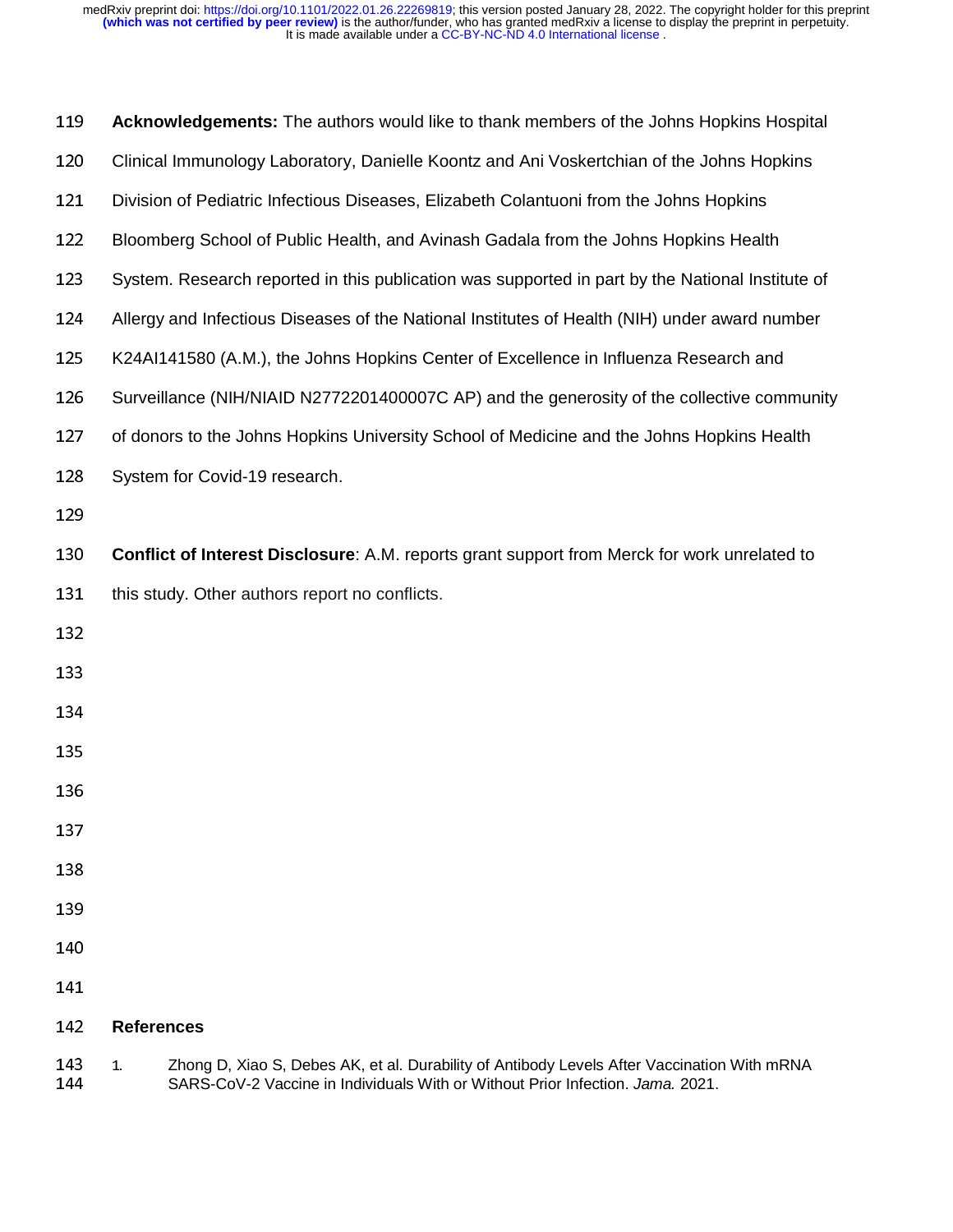| 145<br>146<br>147<br>148<br>149 | 2. | Grannis SJ, Rowley EA, Ong TC, et al. Interim Estimates of COVID-19 Vaccine Effectiveness<br>Against COVID-19-Associated Emergency Department or Urgent Care Clinic Encounters and<br>Hospitalizations Among Adults During SARS-CoV-2 B.1.617.2 (Delta) Variant Predominance -<br>Nine States, June-August 2021. MMWR Morbidity and mortality weekly report. 2021;70(37):1291-<br>1293. |
|---------------------------------|----|-----------------------------------------------------------------------------------------------------------------------------------------------------------------------------------------------------------------------------------------------------------------------------------------------------------------------------------------------------------------------------------------|
| 150                             | 3. | Karaba AH, Zhu X, Liang T, et al. A third dose of SARS-CoV-2 vaccine increases neutralizing                                                                                                                                                                                                                                                                                             |
| 151                             |    | antibodies against variants of concern in solid organ transplant recipients. Am J Transplant. 2021.                                                                                                                                                                                                                                                                                     |
| 152                             | 4. | Klein SL, Pekosz A, Park HS, et al. Sex, age, and hospitalization drive antibody responses in a                                                                                                                                                                                                                                                                                         |
| 153                             |    | COVID-19 convalescent plasma donor population. The Journal of clinical investigation.                                                                                                                                                                                                                                                                                                   |
| 154                             |    | 2020;130(11):6141-6150.                                                                                                                                                                                                                                                                                                                                                                 |
| 155<br>156                      | 5. | Wu M, Wall EC, Carr EJ, et al. Three-dose vaccination elicits neutralising antibodies against<br>omicron. The Lancet. 2022.                                                                                                                                                                                                                                                             |
| 157                             |    |                                                                                                                                                                                                                                                                                                                                                                                         |
| 158                             |    |                                                                                                                                                                                                                                                                                                                                                                                         |
| 159                             |    |                                                                                                                                                                                                                                                                                                                                                                                         |
| 160                             |    |                                                                                                                                                                                                                                                                                                                                                                                         |
| 161                             |    |                                                                                                                                                                                                                                                                                                                                                                                         |
| 162                             |    |                                                                                                                                                                                                                                                                                                                                                                                         |
| 163                             |    |                                                                                                                                                                                                                                                                                                                                                                                         |
| 164                             |    |                                                                                                                                                                                                                                                                                                                                                                                         |
| 165                             |    |                                                                                                                                                                                                                                                                                                                                                                                         |
| 166                             |    |                                                                                                                                                                                                                                                                                                                                                                                         |
| 167                             |    |                                                                                                                                                                                                                                                                                                                                                                                         |
| 168                             |    |                                                                                                                                                                                                                                                                                                                                                                                         |
| 169                             |    |                                                                                                                                                                                                                                                                                                                                                                                         |
| 170                             |    |                                                                                                                                                                                                                                                                                                                                                                                         |
| 171                             |    |                                                                                                                                                                                                                                                                                                                                                                                         |
| 172                             |    |                                                                                                                                                                                                                                                                                                                                                                                         |
| 173                             |    |                                                                                                                                                                                                                                                                                                                                                                                         |
| 174                             |    |                                                                                                                                                                                                                                                                                                                                                                                         |
| 175                             |    | Figure 1: Spike IgG serum antibodies and live-virus neutralizing antibody titers (NT) against the                                                                                                                                                                                                                                                                                       |
| 176                             |    | vaccine strain (WA-1). Data shown at threetime points: within 14-44 days post-dose2 (Timepoint                                                                                                                                                                                                                                                                                          |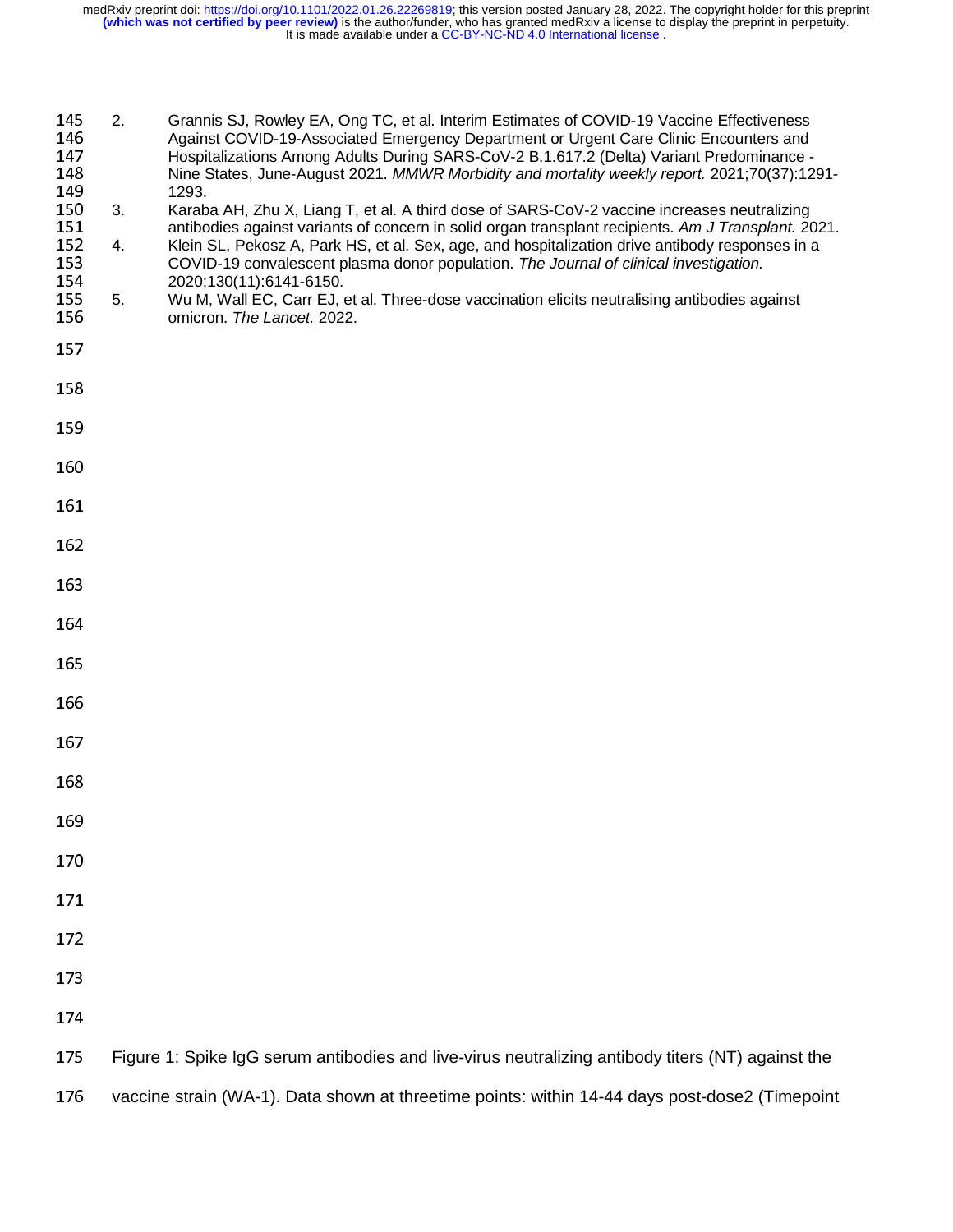| 177        | 1), at least 8 months post-dose2 (Timepoint 2), and within 14-44 post-booster (Timepoint 3). IgG   |
|------------|----------------------------------------------------------------------------------------------------|
| 178        | antibody measurements estimated optical density ratios with a lower threshold of 1.23 and          |
| 179        | upper threshold of 11.00 based on assay saturation. NTs were reported using NT50, and a            |
| 180        | positive threshold was defined as NT≥20. <sup>4</sup> Timepoint 1: 396(78%) females, 484(95%) non- |
| 181        | Hispanic/Latino, 383(76%) got Pfizer for primary dose, 395 (78%) whites, median age(IQR):          |
| 182        | 39.9(32.4, 51.9) Timepoint 2: 739(84%) females, 845(96%) non-Hispanic/Latino, 657(75%) got         |
| 183        | Pfizer for primary dose, 723 (82%) whites, median age(IQR): 43.0(35.1, 53.5) Timepoint 3:          |
| 184        | 215(79%) females, 263(96%) non-Hispanic/Latino, 225(82%) got Pfizer for primary dose, 238          |
| 185        | (87%) whites, median age(IQR): 44.9(34.3, 55.6). NT were performed at Timepoint 1 (n=15),          |
| 186        | Timepoint 2 (n=14), Timepoint 3 (n=16).                                                            |
| 187        |                                                                                                    |
| 188        |                                                                                                    |
| 189        |                                                                                                    |
| 190        |                                                                                                    |
| 191        |                                                                                                    |
| 192        |                                                                                                    |
| 193        |                                                                                                    |
| 194        |                                                                                                    |
| 195        |                                                                                                    |
| 196        |                                                                                                    |
| 197        |                                                                                                    |
| 198        |                                                                                                    |
| 199<br>200 | Figure 2: Comparison of neutralizing antibody titers (NT) to SARS-CoV-2 vaccine strain (WA-1),     |
| 201        | Beta, Delta, and Omicron VOCs from healthcare workers with paired serum samples in a               |
| 202        | longitudinal cohort. Data shown at three timepoints: within 14-44 days post-dose-2 (Timepoint      |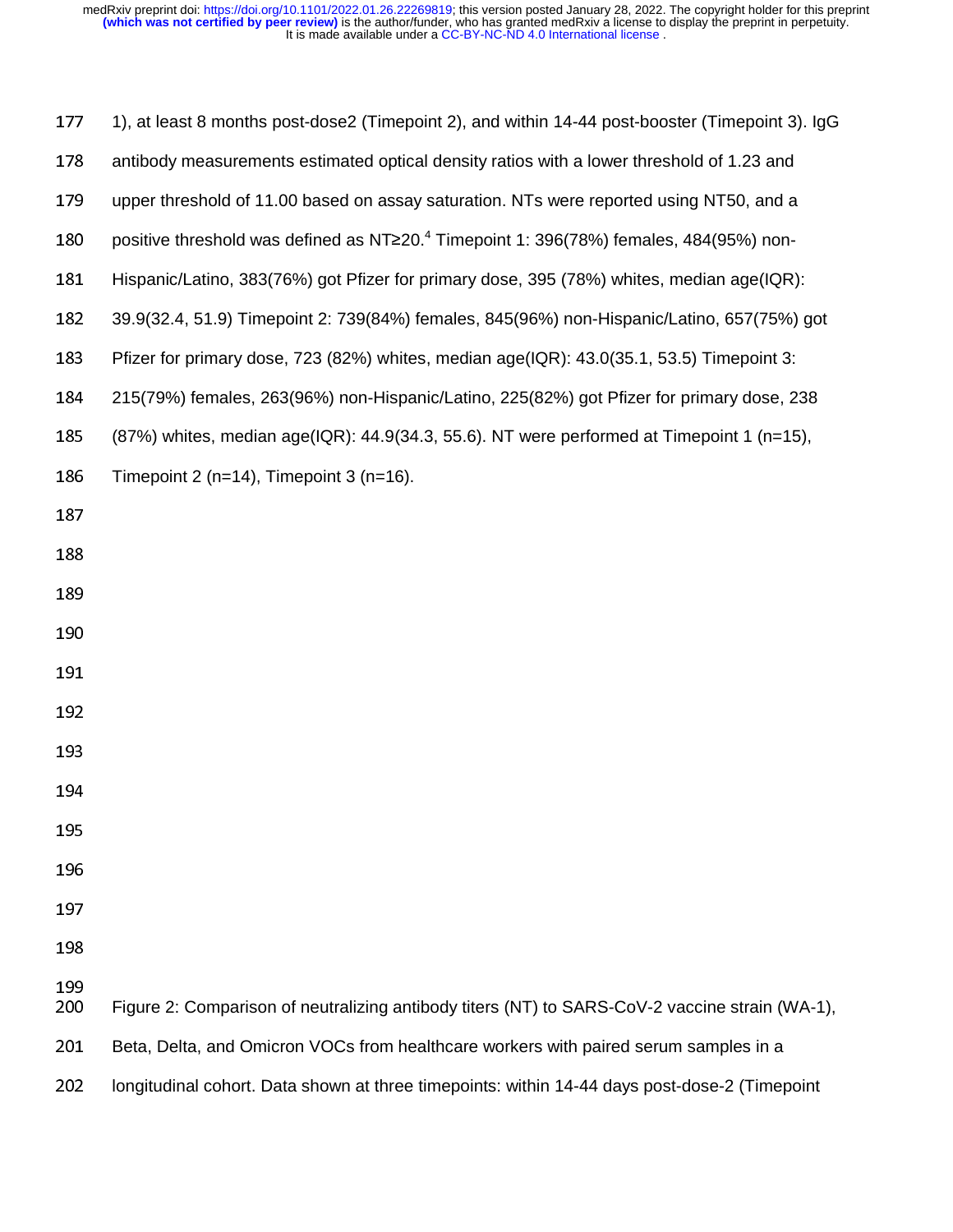- 203 1), at least 8 months post-dose-2 (Timepoint 2), and within 14-44 post-booster (Timepoint 3).
- 204 Top panel shows NT titer for each variant across the three timepoints with connecting lines
- 205 illustrating 15 paired samples in Timepoints 1 and 3. Bottom panel shows NT at each timepoint
- 206 for each VOC. Fold change (increase/difference) represents geometric median fold change. P-
- 207 values have been corrected for multiple comparisons using Bonferroni methods.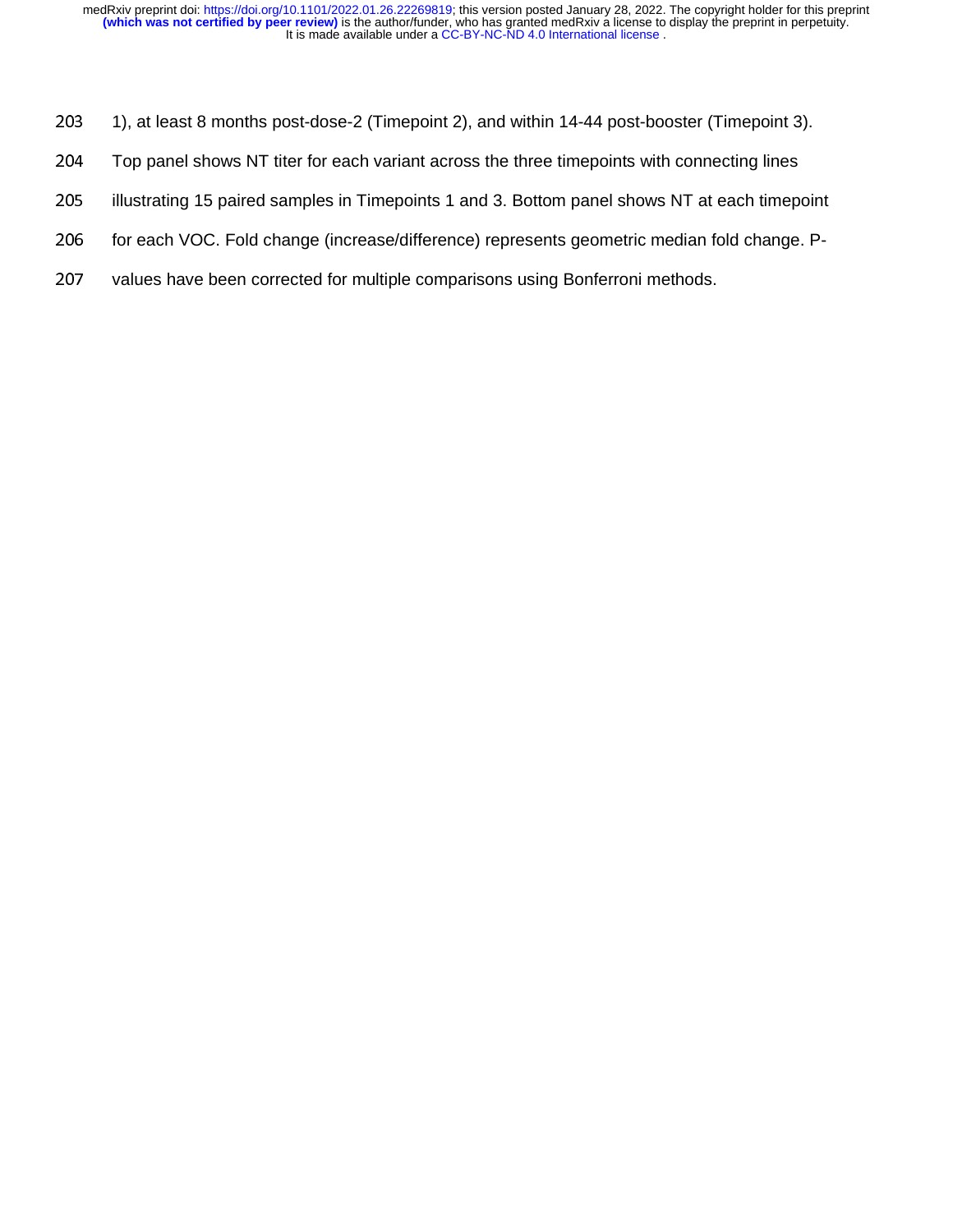